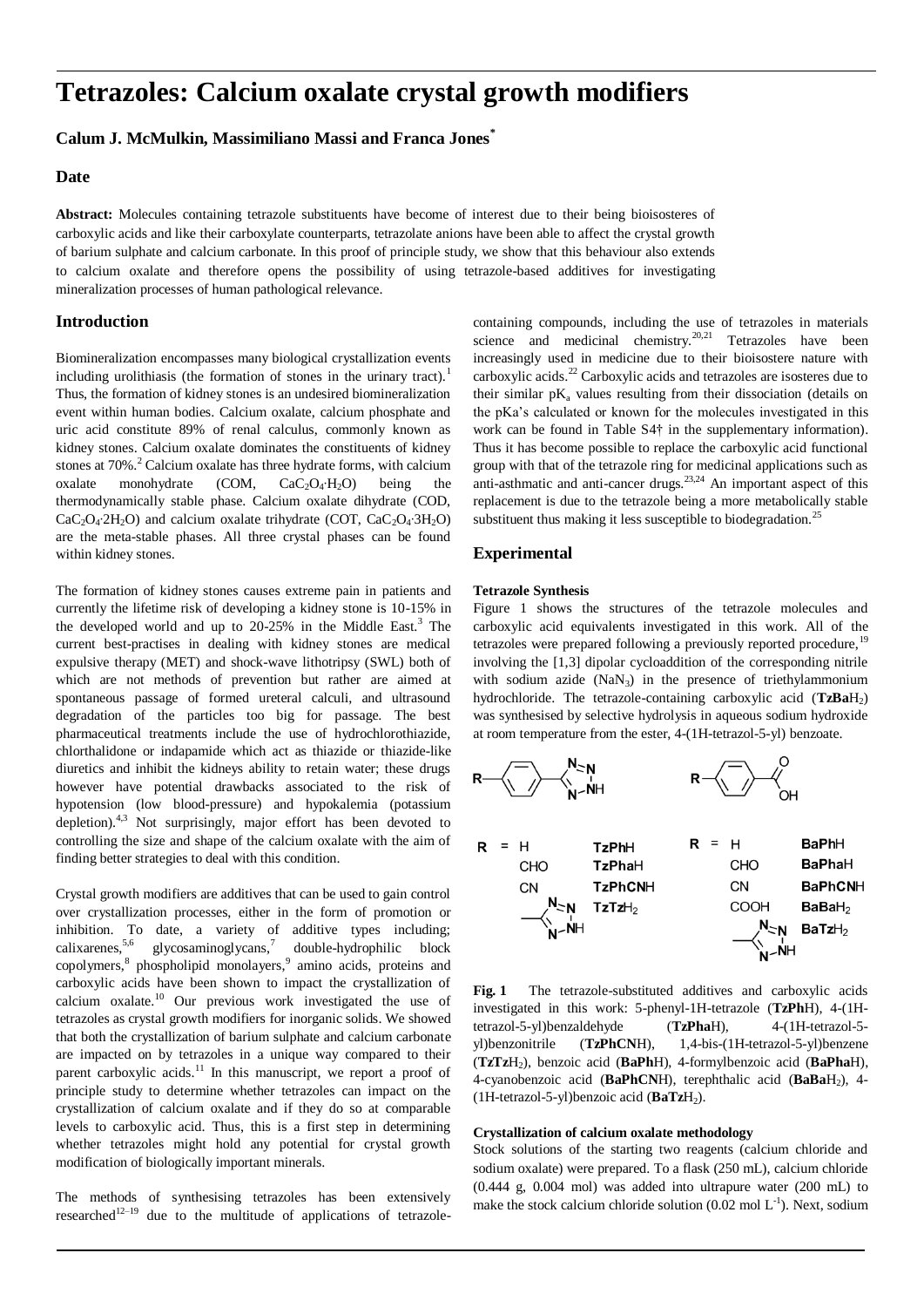oxalate (0.536 g, 0.004 mol) was added to ultrapure water (200 mL) in a 250 mL flask to make the stock sodium oxalate solution (0.02 mol  $L^{-1}$ ), with the use of a sonicator when necessary. Stock solutions of the modifying species (tetrazoles or carboxylic acids) were made up to 10 g L<sup>-1</sup> concentrations, at pH 7 (adjusted to ~pH 7 by 1.0 M sodium hydroxide solution), ready for addition. To obtain the calcium oxalate crystals (300-500 µL) of the calcium chloride solution was added to 20 mL glass vials as required. Cleaned glass discs with a radius of 0.5 cm were placed at the bottom of each vial to provide a removable crystal growth site. Next the required amount of modifier was added to the flask followed by the addition of ultrapure water, almost up to a final volume (20 mL). The solution was equilibrated in a water bath to the reaction temperature, 30°C, before the addition of sodium oxalate solution (equimolar,  $300-500$   $\mu$ L) to begin the reaction. The vials were left in the 30°C water bath for 3 days before the glass disc from each sample vial was removed and the excess fluid adsorbed using tissue paper. The glass vial was then placed in a new, dry sample vial for analysis. All samples had a constant final volume of 20 mL and pH ~7. The final concentrations of calcium oxalate in the vials ranged between 1.0 x  $10^{-4}$  M and 5.0 x  $10^{-4}$  M, but the results for a final concentration of 0.30 mM are presented here. All the experiments and the number of repeats are given in the supplementary information (Tables S1† and S2†).

## **Scanning electron (SEM) and optical microscopy**

SEM was performed at the Curtin University Electron Microscope Facility using a Zeiss Evo 40XVP SEM using either secondary electron or back-scatter detectors. Energy-dispersive X-ray spectroscopy (EDX) was also employed in determining the qualitative composition of our samples. Each sample analysed by SEM was coated with either gold or platinum.

## **Measurement of size from SEM images**

Each SEM image used in either the manuscript or supplementary information was run through the free software, ImageJ, to determine the number of particles, their size and standard deviation of particles from the mean. The measuring tool and scale bar calibration was used to measure the length (*c-axis* length) and width of each particle in the SEM image. Table S1† in the supplementary information was generated from the collection of this data.

#### **Confocal Raman Spectroscopy**

While XRD would have been the characterization method of choice to determine the different hydrates of calcium oxalate formed, the small amount of solids present meant this technique was not appropriate. Thus, Raman, which has also been shown to be specific to mineral form and chemistry, was used instead.<sup>26-29</sup>

The Confocal Raman Spectroscopy (CRM) and Scanning Near-Field optical Microscopy (SNOM) measurements were obtained using the WITec alpha 300SAR utilising a frequency-doubled NdYAG laser of wavelength 532 nm and of 50 mW power. Each Raman spectrum collected consists of 10 accumulations at an integration time of 0.08371 seconds and a grating of 600 g/mm. Analysis was performed using the WITec Project FOUR software.

## **Complexation experiments**

Commercially obtained COM was added in excess (0.25 g, 1.71 mmol) to 50 mL vials with varying concentrations of organic additives (0-5 g/L), filled with ultrapure water and left for 1 week at room temperature.



**Fig. 2** SEM image of calcium oxalate monohydrate control particles (0.30 mM) solution.

After 1 week, the filtrate was collected by vacuum through 0.2 µm filter membranes for analysis. Inductively coupled plasma-atomic emission spectroscopy (ICP-AES) analysis was recorded on a Varian Vista Axial CCD ICP-AES at Murdoch University's Centre for Marine and Freshwater Research Laboratory.

#### **Timed experiments**

All conditions were the same as mentioned in the crystallization of calcium oxalate except that the samples were removed at different time periods up to a time of 1 month. The additives investigated were TzPh<sup>-</sup> (6.84 mM) and BaPh<sup>-</sup> (8.18 mM) as further investigation into the dissolution mechanism occurring in the presence of the phenyltetrazole species **TzPh-** was required.

#### **Turbidimetric methodology**

Ultrapure water (3.48 mL) was added to a  $\sim$  5 mL cuvette and a background reading was recorded before the addition of organic additive (0.40 mL), calcium chloride and sodium oxalate solutions (60 µL each) before the turbidity was monitored for thirty minutes. Turbidity was measured by using a UV-vis instrument (GBC Double beam UV/VIS Spectrophotometer 916) at 900 nm at an integration time of 0.5 seconds and slit width of 2.0 nm for all samples. All samples were filtered through a 0.1 µm membrane filter to remove any particles in the solution that would provide a seed for nucleation. The final concentration of calcium oxalate in the cuvettes was 3.0 x  $10^{-4}$  M. Turbidity experiments were conducted multiple times and averaged to give the final curve for induction time determination.

## **Results and discussion**

## **Control calcium oxalate monohydrate**

In order to determine the impacts of both the tetrazole containing and the carboxylate containing molecules many control samples were imaged and analysed. Figure 2 shows an SEM of the typical control crystals with COM morphology. As previously mentioned, COM is the thermodynamically stable phase for calcium oxalate and thus would be the expected product after 72 hours. These particles were confirmed as COM by confocal Raman spectroscopy (see supplementary information, Figures S1† and S2†). The mean length of the control particles was found to be approximately 7 µm in length.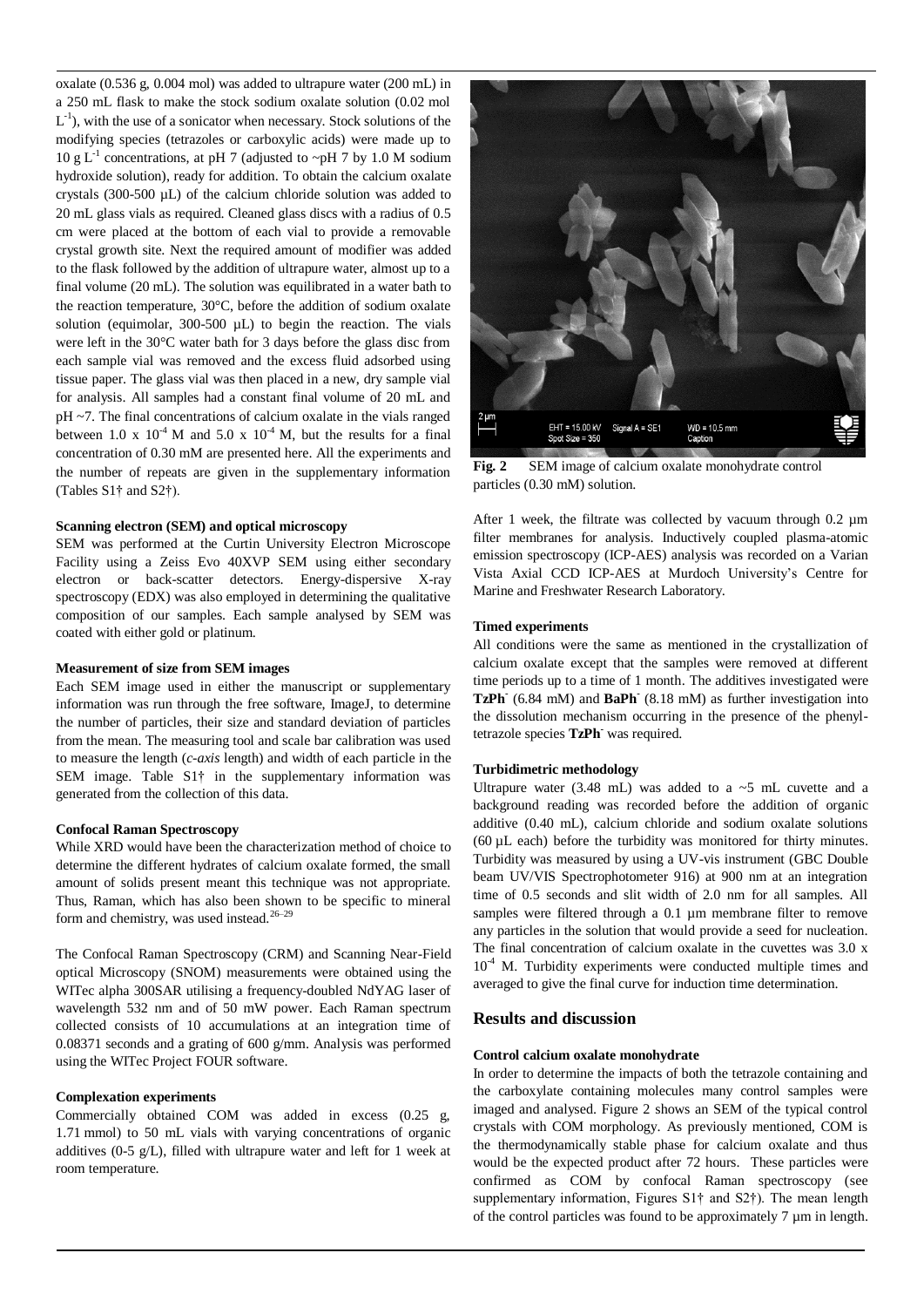No fluorescence was observed in the presence of COM for all laser strengths applied. Supplementary Figure S3† illustrates the crystal face indexing for COM used throughout this manuscript $30$ .

## **Impact of carboxylic acid derivatives as compared to tetrazole derivatives on calcium oxalate crystallization**

Figure 3 presents the comparison between some of the carboxylic acid and tetrazole additives on calcium oxalate crystallization in this study. The impact of tetrazole additives are all shown on the left side of Figure 3, while their carboxylic acid equivalent groups are shown on the right hand side. Starting from the top, both additives with an aldehyde functional group; Figures 3a (**TzPha-** ) and 3b (**BaPha-** ) formed calcium oxalate crystals with shortened crystal lengths in the [001] direction (*c*-axis) compared to the control samples previously seen. Upon close inspection, some crystals (Fig. 3a) are devoid of the {010} face and there is no twinning resulting in some cube shaped crystals (see Fig. S4† for a magnified view of Fig. 3a). While both additives have modified the crystallization of calcium oxalate, the TzPha<sup>-</sup> additive was found to have altered the crystal shape and increased the average particle length to  $~16.5 \mu m$  (see Table S1 $\dagger$  in supplementary information). **BaPha-** , on the other hand, decreased the average particle length and number of particles compared to the control.

The addition of **TzTz2-** resulted in some crystals with shortened *c-axis* lengths (Fig. 3c) whilst the presence of **BaBa2-** (Fig. 3d) resulted in crystals more than twice the size of the control samples (see Table S4†). The *c-axis* or [100] direction corresponds to the thickness of the crystal, implying that the tetrazole has impacted on growth in this direction. The final images show calcium oxalate crystals in the presence of **TzPh-**and **BaPh-** (Fig. 3e and 3f, respectively). The tetrazole species has impacted the COM crystals by "hollowing out" the crystal centre on the {100} face through the entire crystal width. Investigating the possible means by which the tetrazole does this is discussed later. The carboxylic acid additive on the other hand, showed no signs of this "hollowing out" and did not show significant signs of morphological impact or alteration of the aggregation state of the crystals. Both species **TzPh-**and **BaPh-**had similar gross morphology and mean particle sizes (Table S1†) indicating that preferential adsorption onto specific crystal faces does not appear to be occurring.

The species, **TzBa2-** showed only weak signs of inhibiting calcium oxalate crystallization (see Fig. 4, S5†) and these were determined to be COM by Raman. The morphology of those particles that were not broken does not appear to be significantly different to the control particles, and the average length of the particles in the presence of this additive was found to be ~6 µm compared to the control length of  $\sim$ 7 µm, which is within the standard deviation of the measurements.

The presence of **TzPhCN** (Fig. 5a) showed a similar action to that when **BaPhCN** (Fig. 5b) additive was present, the additives appearing to have a significant impact on growth in the  $[100]$  (the thickness of the crystal). In the presence of both these additives the calcium oxalate crystals formed are significantly thinner than the control crystals. This is most probably due to inhibition on the  $\{100\}$ crystal face by the additive resulting in the relative growth rate of the {100} being much slower than perpendicular to this axis. The presence of **TzPhCN** appears to have a greater impact than **BaPhCN** on the size as confirmed by the quantitative data (see Table S1†). At the lower concentration of 1 g/L of additive, the COM particles are almost indistinguishable from the control particles (see Fig. S6† and S7†).

## **Turbidity**

To better determine the impact of these small molecules on the nucleation behaviour of calcium oxalate, we undertook turbidimetric studies to assess their impact on homogenous nucleation. Turbidity was used to monitor the onset of nucleation and the induction time from these experiments determined. The important parameter in these studies is not the turbidity (which is impacted by many factors such as size, shape and number of particles) $33,34$  but the induction time, which is the time the turbidity increases above baseline.<sup>35</sup> Induction time is inversely related to the homogenous nucleation rate. Increasing induction time suggests that the organic molecules are adsorbing onto the nuclei and changing their surface free energy (provided supersaturation is not significantly altered).<sup>36</sup> Due to the small volumes and low concentrations used in this study, there was significant scatter in the turbidimetric data, thus 4-6 data sets were averaged to minimise these errors. The complete set of turbidity curves can be found in the supplementary information along with the induction time shown by an arrow (Fig. S8†- S16†). The most important information, however, was in how the presence of additives altered the nucleation rate compared to the control, thus trends are more important than the actual values. The control sample (Fig. S14†) showed an induction time of between 25-35 seconds based on the time required for the turbidity to rise above the background. When the additive **TzTz2-** (Fig. S15†) was present during crystallization the induction time was found to be  $\sim 10$  seconds. In comparison the presence of **BaBa2-** (Fig S16†) was found to have an even shorter induction time, almost occurring instantaneously, at ~5 seconds.

None of the tetrazole additives showed a significant lengthening of the induction time. In fact, for most of the tetrazole additives the opposite was found. Two tetrazoles, **TzPh-**and **TzPha-** , showed similar induction times to the control. In addition, this result suggests that despite the fact that the doubly charged additives complex more with calcium in solution (see section below on solution behaviour) they do not lower the nucleation rate of calcium oxalate monohydrate. For the carboxylate molecules, **BaPh-** , **BaPhCN-**and **BaPha-** , each was found to promote nucleation somewhat with induction times of 15-25 seconds, 5-15 and 10-15 seconds, respectively. Similar to the tetrazoles then, the carboxylic acid derivatives appear to promote nucleation slightly.

The ability of the tetrazoles to complex calcium was investigated to determine whether the modifiers altered supersaturation significantly and whether complexation could lead to dissolution of the formed COM particles.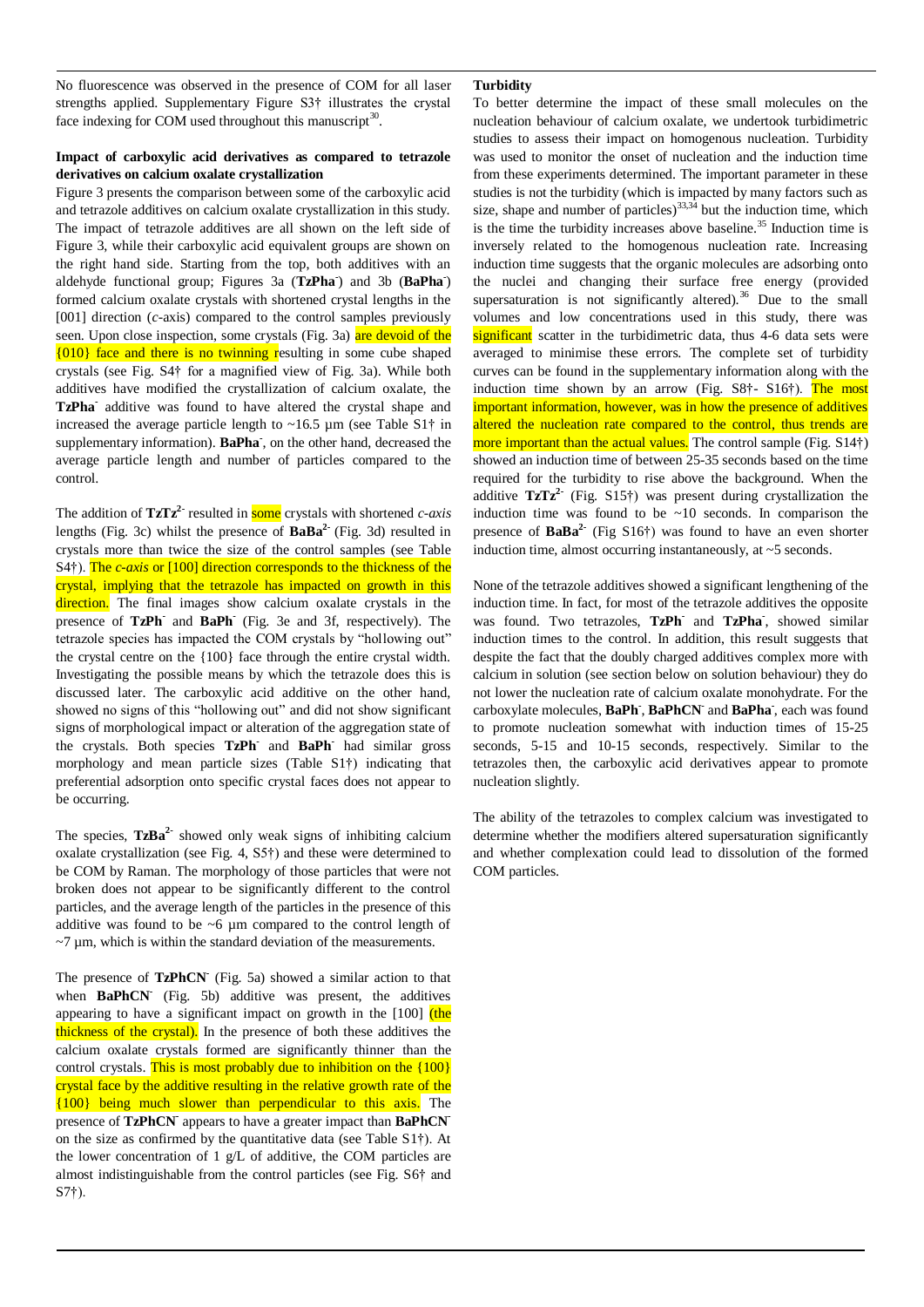

**Fig. 3** SEM images of calcium oxalate (0.30 mM) formed in the presence of (a) 1.0 g/L (5.74 mM) **TzPha-** , (b) 1.0 g/L (6.66 mM) **BaPha-** , (c) 1.0 g/L (4.66 mM) **TzTz2-** , (d) 1.0 g/L (6.02 mM) **BaBa2-** , (e) 1.0 g/L (6.84 mM) **TzPh-and** (f) 1.0 g/L (8.18 mM) **BaPh-** .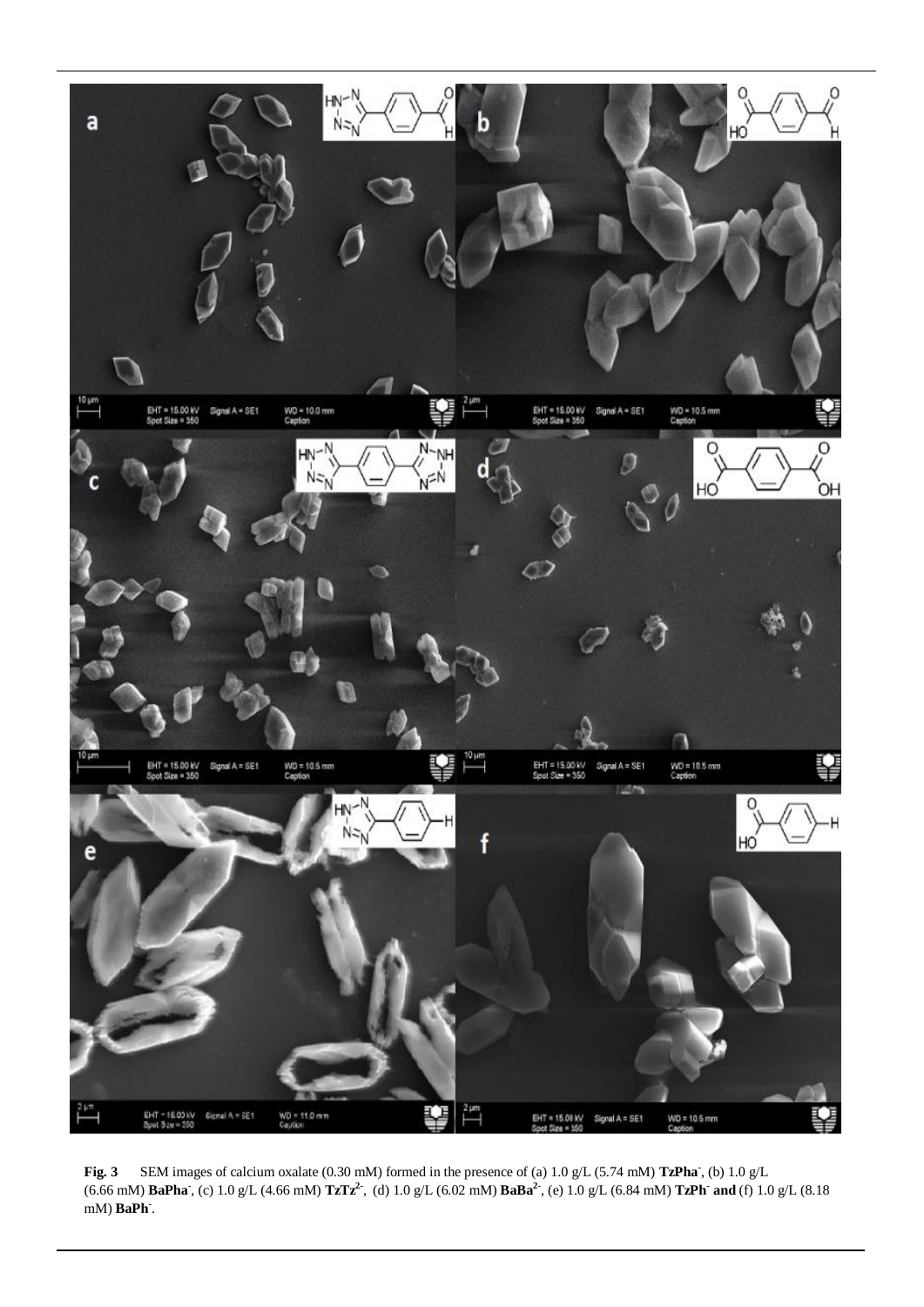

**Fig. 4** SEM image of calcium oxalate (0.30 mM) particles formed in the presence of 5  $g/L$  TzBa<sup>2-</sup> (0.0301 M)





## *Complexation behaviour*

The ability of the various molecules to complex calcium was undertaken by measuring the dissolution of commercially obtained COM with the six inhibitors highlighted in Figure 6, in ultrapure water. The calcium content after a week was analysed by ICP-AES, which determined that increased solubility by complexation did not significantly occur for many of the molecules (Fig. 6), in particular in the presence of **TzPh-** . However, it was shown from this data set that the  $TzTz^2$ ,  $BaBa^2$  and  $TzBa^2$  additives showed significant increases in the dissolution of calcium oxalate monohydrate compared to the other additives analysed (see S3† for concentration information). The molecules containing more than one functional group, therefore, would change the supersaturation solutions and may account for the observed morphological impacts in the presence of these additives.

In addition, since the tetrazole, **TzPh-** , does not significantly complex calcium the "hollowing out" does not appear to be due to subsequent complexation and dissolution.



**Fig. 6** Dissolution of  $Ca^{2+}$  from COM in the presence of additive species in solution measured by ICP-AES.

#### *Timed experiments:*

Prolonged timed experiments were conducted to determine if,

- i) in the presence of the additive **TzPh**<sup>2</sup>, the crystals grew in the hollowed out manner and
- ii) after the COM dissolved whether some other solid phase re-precipitated.

Initially, the majority of particles formed were the thermodynamically stable COM (see Fig. S17a†) having a morphology that is also equivalent to the control particles. Particles larger in mean length than an average control sample were obtained according to the quantitative data; standard COM control crystals usually averaged ~7µm in length while in the presence of the tetrazole average lengths from 9-22  $\mu$ m were observed in different repeats. After >3 days dissolution of the interior of the particles can be observed (as shown in Fig. 17b) and is a reproducible affect seen in Fig. 3e, Figures S18† and S19†.

No evidence of calcium oxalate re-precipitation is observed of any form. After 19 days few particles with COM shape remained, and there is microbial action evident as the laboratory conditions were not sterile. This issue persisted even when we attempted to sterilise by filtration (filtering all solutions using a 0.2 µm pore membrane). Experiments with azide are currently underway. The timed experiments did show that the crystals did not grow in a hollowed manner from the beginning but were in fact similar to control crystals, however we were not able to determine any recrystallization due to the bacterial growth. This bacterial growth did not occur for the control experiment, nor in the presence of the carboxylate containing molecule even after 19 days (see Figures S20a† and b).

Using Confocal Raman spectroscopy, the crystals taken after 3 days in the presence of the tetrazole; still in typical COM shape with no visible signs of hollowing were analysed. These particles showed a Raman spectrum (Fig. 21a†) with a significant degree of fluorescence in the background. Further investigation found that this fluorescence only occurred in the presence of the tetrazole molecule. In addition, the two main identified peaks when compared to pure **TzPh**H tetrazole at  $\sim$ 1360 cm<sup>-1</sup> and  $\sim$ 1622 cm<sup>-1</sup> are believed to be the tetrazole peaks observed at  $1411 \text{ cm}^{-1}$  and  $1602 \text{ cm}^{-1}$  for the pure tetrazole (Fig.  $S21b\uparrow$ ) but modified by its bonding environment.<sup>37</sup> In any event, these bands are different to the control COM crystal's Raman spectrum (Fig. S21c†), showing the expected doublet for the monohydrate at 1460, 1480 cm<sup>-1</sup> and which does not emit such broad fluorescence as seen in Fig. S21a†.